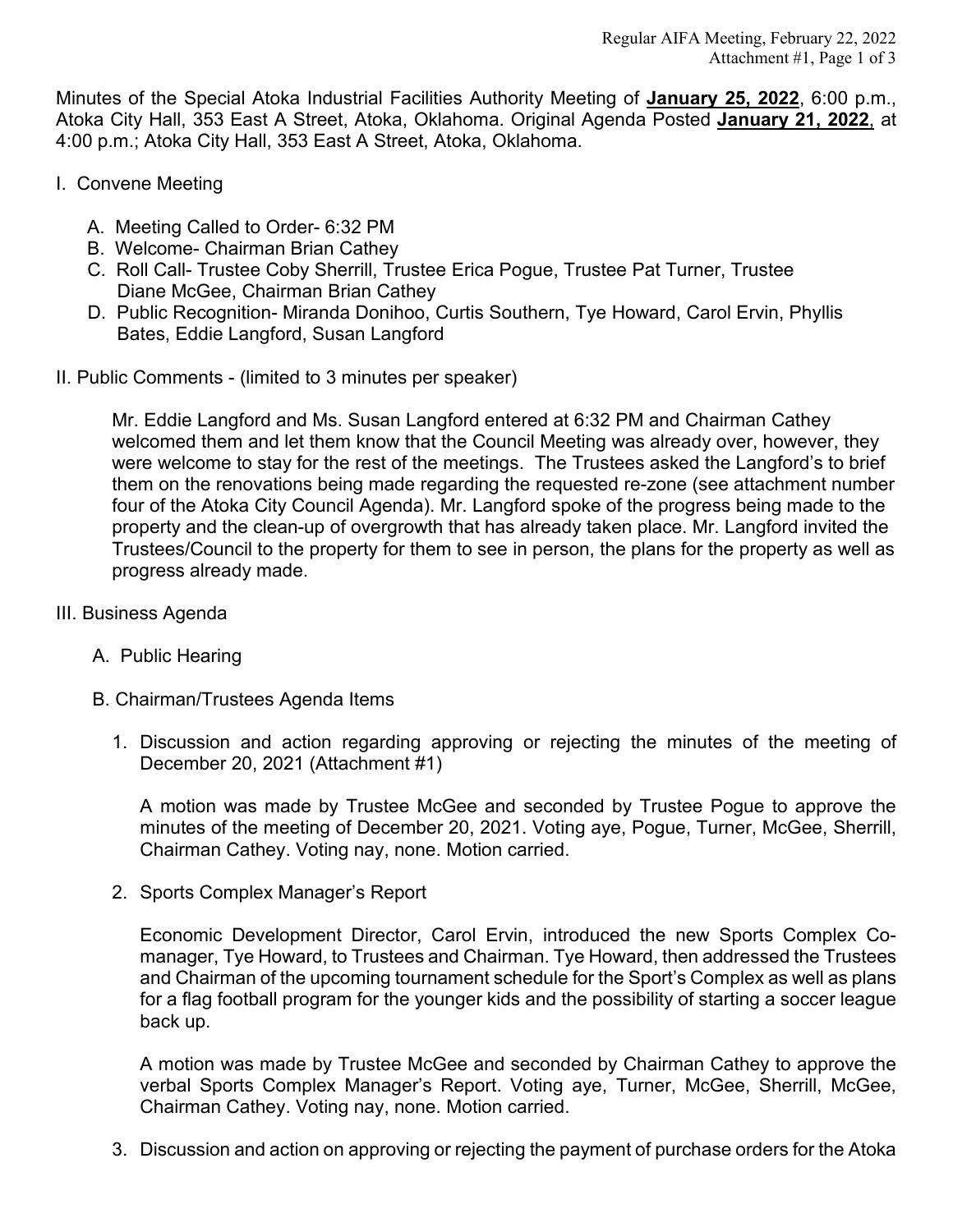Industrial Facilities Authority for the month of December 2021. (Attachment #3)

A motion was made by Trustee Pogue and seconded by Trustee McGee to approve the payment of purchase orders for the Atoka Industrial Facilities Authority for the month of December 2021. Voting aye, McGee, Sherrill, Pogue, Turner, Chairman Cathey. Voting nay, none. Motion carried.

4. Discussion and action regarding approving or rejecting the 2021 Budget Adjustments for the Atoka Industrial Facilities Authority (Attachment #4).

Trustee Pogue asked the Trustees why there was a decrease in the 2021 Budget Adjustments for AIFA, and City Treasurer, Kelly Ingrum, answered that due to rainouts the revenue was less than anticipated for 2021 among other reasons.

A motion was made by Trustee Pogue and seconded by Trustee McGee to approve the 2021 Budget Adjustments for the Atoka Industrial Facilities Authority. Voting aye, Sherrill, Pogue, Turner, McGee, Chairman Cathey. Voting nay, none. Motion carried.

5. Discussion and action regarding adopting or rejecting Resolution No. 2022-06; to amend the Atoka Industrial Facilities Authority Budget for Fiscal Year 2021 (Attachment #5)

A motion was made by Trustee McGee and seconded by Trustee Pogue to adopt Resolution No. 2022-06; to amend the Atoka Industrial Facilities Authority Budget for Fiscal Year 2021. Voting aye, Pogue, Turner, McGee, Sherrill, Chairman Cathey. Voting nay, none. Motion carried.

- C. Public Requested Agenda Items
- IV. Consent Agenda Items None.
- V. Executive Session None.
- VI. New Business None.
- VII. Trustee Comments
- VIII. Adjournment

A motion was made by Trustee McGee and seconded by Trustee Pogue to adjourn this meeting at 6:39 PM. Voting aye, Turner, McGee, Sherrill, Pogue, Chairman Cathey. Voting nay, none. Motion carried.

## **Adjourned: 6:39 PM**

**Attest: AIFA (seal)**